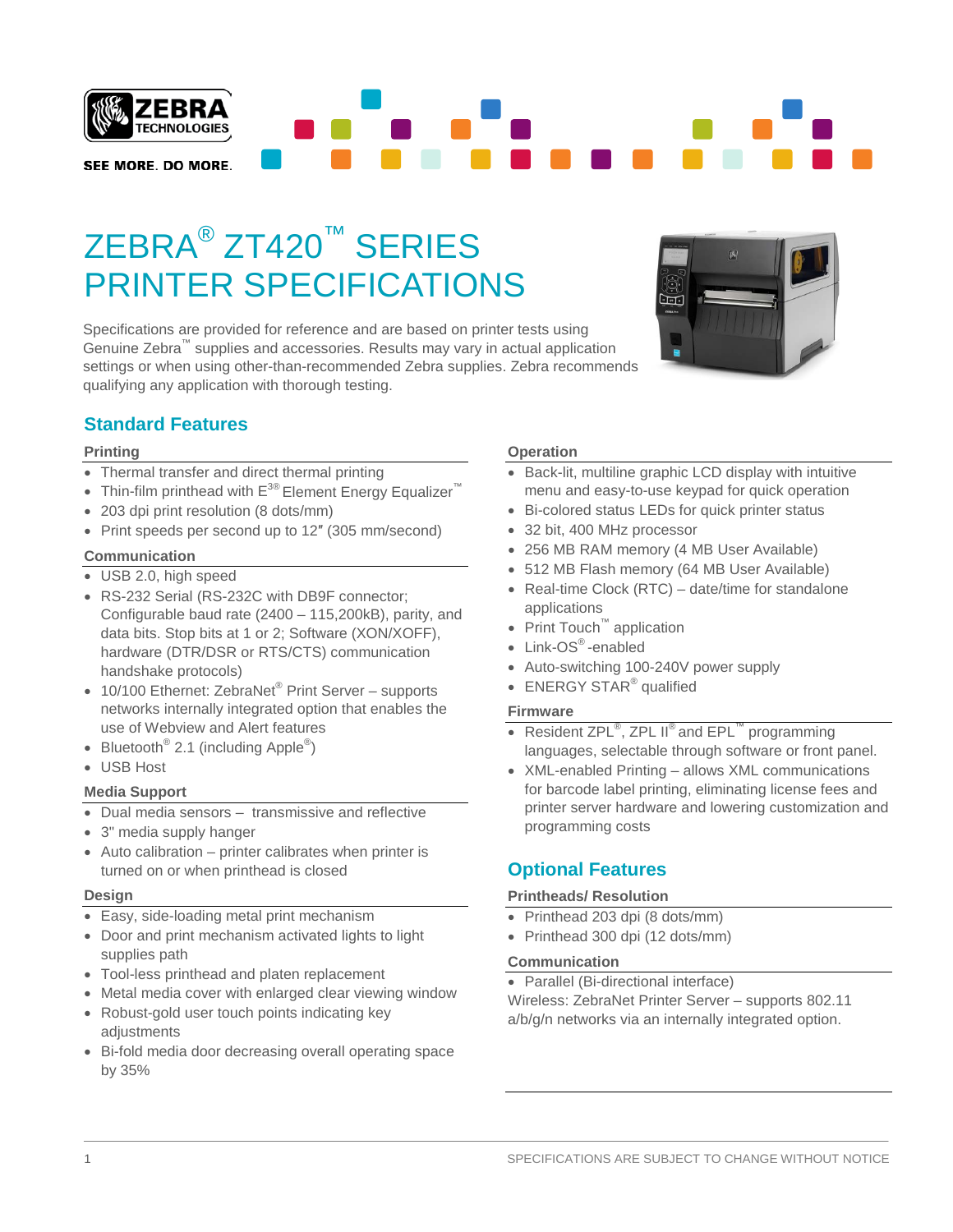

# **Media Handling**

- **Rewind:** internally rewinds a full roll of printed labels on 3" core, or peels and rewinds liner (*factory installed only*)
- **Peel:** Front-mount, passive-peel option
- **Cutter:** Front-mount guillotine cutter and catch tray, operates under software control cutting labels individually, or in strips (not compatible with rewind and peel options)
- 1" I.D. Core media supply hanger

### **Fonts**

• Asian and other international scalable and smooth bitmapped fonts

#### **Power Cords**

• US, Europe/UK, Israel, China, Japan, Australia, Argentina, Brazil and Taiwan

#### **RFID**

- Supports tags compatible with UHF EPC Gen 2 V1.2/ ISO 18000-6C
- Prints and encodes tags with a minimum pitch of 0.6" /16 mm
- Adaptive Encoding Technology simplifies RFID setup and eliminates complex RFID placement guidelines

### **Keyboard Display Unit (KDU Plus**™ **and ZKDU))**

• Enter variable data and retrieve stored forms for standalone applications (requires null modem adapter with DB9 serial cable)

### **ZBI 2.0™**

• Field installed via activation key

# **Programming Language**

- **ZPL II:** Universal language for Zebra printers. Simplifies label formatting and enables format compatibility with existing systems that run Zebra printers.
	- Fonts: 16 resident expandable ZPL II<sup>®</sup> bitmap and two resident scalable ZPL fonts
	- Unicode: For multi-language printing
	- Web View: Connect and control Zebra barcode printers via the printer's Web interface using a common Web browser
	- Alert: Printers equipped with ZebraNet print servers provide alerts via any email-enabled, wired, or wireless device to minimize downtime

### **Link-OS Software Tools**

- **Document Design:** Quickly design a customized print solution using your business data and Zebra's intuitive, plug-and-print design tools
- **Printer Integration:** Zebra offers apps and products designed to help you integrate Zebra devices into your existing systems
- **Printer Management:** Manage your print operations locally and globally with Zebra's suite of device management tools
- **Developer Tools:** Provides you with the tools you need to create your own apps, including documentation, source code, programming languages, templates and more
- **Zebra Setup Utility:** Single-printer configuration utility
- **Zebra Printer Drivers:** Windows XP, Windows Vista® , Windows 2003, Windows 2008, Windows 7, Windows 8
- **ZebraDesigner™ Driver:** Zebra driver compliant with Windows 95/98/2000/2003/ME/NT/XP/Vista<sup>™</sup> (downloadable from [www.Zebra.com\)](http://www.zebra.com/)

# **Printing Specifications**

| <b>Parameter</b>                     | $203$ dpi<br>(8 dots/mm)                                                  | 300 dpi<br>$(12$ dots/mm)                                                   |  |  |
|--------------------------------------|---------------------------------------------------------------------------|-----------------------------------------------------------------------------|--|--|
| Dot size $(W \times L)$ :            | $0.0049" \times 0.0049"$<br>$(0.125$ mm $x$<br>$0.125$ mm)                | $0.0033" \times 0.0039"$<br>$(0.084$ mm $x$<br>$0.099$ mm)                  |  |  |
| Max continuous<br>media print length | 102"<br>$(2590$ mm $)$                                                    | 45"<br>$(1143 \, \text{mm})$                                                |  |  |
| Max print width                      | $6.6"$ (168 mm)                                                           | $6.6"$ (168 mm)                                                             |  |  |
| Programmable<br>print speeds         | 2.4" (61 mm)<br>through 14"<br>(356 mm) per<br>second in 1"<br>increments | $2.4"$ (61 mm)<br>through 10"<br>(254 mm) per<br>second in 1"<br>increments |  |  |

- **First Dot Location:** Measured from inside media backing edge:  $0.10" \pm .04"$  (2.5 mm, not to exceed -.5 mm +1.0 mm)
- **Media Registration Tolerance:** 
	- Vertical =  $<\pm 0.039$ " ( $\pm 1.0$  mm) on non-continuous media
	- Horizontal =  $< \pm 0.039$ " ( $\pm 1.0$  mm) within a roll of media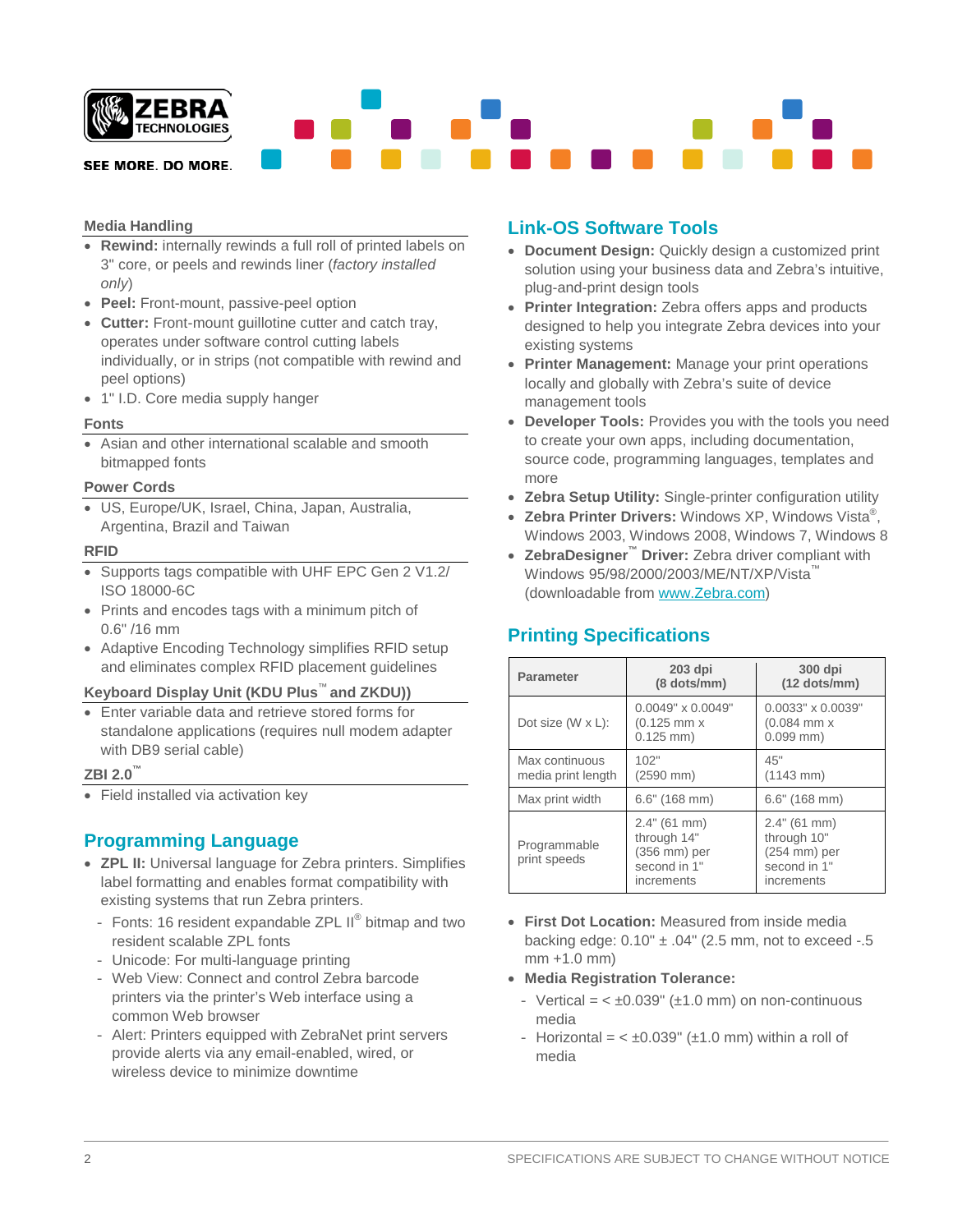

# **Media Specifications**

- **Media Types:** Continuous, die-cut, notch, black-mark
- **Maximum Non-continuous Label Length:** 39" (991 mm)
- **Media Web Width (Label and Liner):**
	- 2.00" (51 mm) to 7.0" (178 mm) Tear/Cutter
	- 2.00" (51 mm) to 6.75" (171 mm) Peel/Rewind
- **Minimum Label Length:**
	- Tear-off mode: 0.5" (12.7 mm)
	- Peel mode: 0.5" (12.7 mm)
	- Rewind mode: 0.5" (12.7 mm)
	- Cutter: 1.00" (25.4 mm)
- **Media Thickness (Label and Liner):**
	- 0.0023" (0.058 mm) to 0.010" (0.25 mm)
- **Maximum Media Roll Dimensions:**
	- 8.0" (203 mm) O.D. on a 3" (76 mm) I.D. core

# **Gap/Notch Sensing Standards**

| <b>Parameter</b> | <b>Dimensions</b>                                       |  |  |
|------------------|---------------------------------------------------------|--|--|
| Inter-label gap  | 0.079" - 0.157" (2 - 4 mm), preferably 0.118"<br>(3 mm) |  |  |
| Sensing notch*   | Width x Length: 0.25" x 0.12" (6 mm x 3 mm)             |  |  |
| Sensing hole*    | $0.125$ " (3 mm) diameter                               |  |  |

**\* Note**: Notch and hole position centered from 0.15" to 2.25" from media inner edge

• **Fixed Reflective Sensor Location:** 7/16" from media inner edge

# **Black Mark Sensing Standards**

| <b>Parameter</b>                                  | <b>Dimensions</b>                    |  |  |  |  |
|---------------------------------------------------|--------------------------------------|--|--|--|--|
| Black mark length<br>Width<br>Length              | $0.098" - 0.453"$ (2.5 mm - 11.5 mm) |  |  |  |  |
| Black mark width                                  | $> 0.37$ " (9.5 mm)                  |  |  |  |  |
| Black mark location (within<br>inside media edge) | $0.40"$ (1 mm)                       |  |  |  |  |

- **Black Mark Density:** > 1.0 Optical Density Units (ODU)
- **Maximum Media Density:** 0.5 ODU

### **Ribbon Specifications** (Thermal Transfer Option Only)

- **Ribbon Width:** 2.00" (51 mm) to 4.33" (110 mm)
- **Maximum Ribbon Length:** 1476′ (450 m)
- **Maximum Ribbon Roll Size:** 450m: 3.2" (81.3 mm) O.D. on a 1.0" (25.4 mm) I.D. core
- **Ribbon Wound Ink-side Out**

# **ZPL Printer Fonts**

- Fonts A, B, C, D, E, F, G, H and GS are expandable up to 10 times, height and width independently. However, fonts E and H (OCR-A and OCR-B) are not considered "in-spec" when expanded.
- The scalable smooth font 0 (CG Triumvirate™ Bold Condensed\*) is expandable on a dot-by-dot basis, height and width independent, while maintaining smooth edges. Maximum character size depends on available memory.
- IBM Code Page 850 international character sets are available in the fonts A, B, C, D, E, F, G and 0 through software control
- Code Page 1250, 1252, 1253, 1254, 1255 Support with font 0

*\*Contains UFST® from Agfa Monotype Corporation*

# **Font Matrices: 8 dot/mm (203 dpi) Printheads**

| Font                                                                 | <b>Matrix</b>                              |       | Type*                 | <b>Character Size</b> |        |               |               |                    |              |               |
|----------------------------------------------------------------------|--------------------------------------------|-------|-----------------------|-----------------------|--------|---------------|---------------|--------------------|--------------|---------------|
|                                                                      |                                            |       |                       |                       |        | <b>Inches</b> |               | <b>Millimeters</b> |              |               |
|                                                                      | Height                                     | Width | Char<br>Inter-<br>Gap |                       | Height | Width         | Charl<br>inch | Height             | Width        | Charl<br>inch |
| Α                                                                    | 9                                          | 5     |                       | $U-L-D$               | 044    | 029           | 33.90         | 11                 | 75<br>$\cap$ | 1.33          |
| B                                                                    | 11                                         | 7     | $\overline{2}$        | ш                     | 054    | .044          | 22.60         | 1.3                | 1.13         | 0.89          |
| C.D                                                                  | 18                                         | 10    | 2                     | <br>-D                | .088   | 059           | 16.95         | 2.2                | 1.50         | 0.67          |
| E                                                                    | 28                                         | 15    | 5                     | OCR-B                 | 138    | 098           | 10<br>17      | 3.5                | 2.50         | 0.40          |
| F                                                                    | 26                                         | 13    | 3                     | .-D<br>$ I-I $        | 128    | 079           | 12.71         | 3.2                | 2.00         | 0.50          |
| G                                                                    | 60                                         | 40    | 8                     | $U-L-D$               | 295    | 236           | 4.24          | 7.5                | 6.00         | 0.17          |
| H                                                                    | 21                                         | 13    | $\sqrt{2}$            | OCR-A                 | 103    | 093           | 10<br>71      | 2.6                | 2.38         | 0.42          |
| GS                                                                   | 24                                         | 24    | $\Omega$              | <b>SYMB</b>           | 118    | 118           | 8.48          | 3.0                | 3.00         | 0.33          |
| P                                                                    | 20                                         | 18    | N/A                   | U-L-D                 | .098   | 089           | N/A           | 2.4                | 2.26         | N/A           |
| Ω                                                                    | 28                                         | 24    | N/A                   | $-D$<br>$  1 - 1  $   | 138    | 118           | N/A           | 3.5                | 2.99         | N/A           |
| R                                                                    | 35                                         | 31    | N/A                   | $U-L-D$               | 172    | 153           | N/A           | 4.3                | 3.89         | N/A           |
| S                                                                    | 40                                         | 35    | N/A                   | $U-L-D$               | 197    | 172           | N/A           | 50                 | 4.37         | N/A           |
| T                                                                    | 48                                         | 42    | N/A                   | $U-L-D$               | 236    | 207           | N/A           | 5.9                | 5.26         | N/A           |
|                                                                      | 59                                         | 53    | N/A                   | U-L-D                 | 290    | 261           | N/A           | 7.3                | 6.63         | N/A           |
| $\sqrt{}$                                                            | 80                                         | 71    | N/A                   | $-D$<br>$  \cdot  $   | 394    | 349           | N/A           | 10                 | 8.86         | N/A           |
| $\Omega$                                                             | Scalable<br>15x<br>12<br>U-L-D<br>Default: |       |                       |                       |        |               |               |                    |              |               |
| *۱<br>D<br>$=$ Descenders<br>Jppercase.<br>owercase.<br>$=$ 1<br>$=$ |                                            |       |                       |                       |        |               |               |                    |              |               |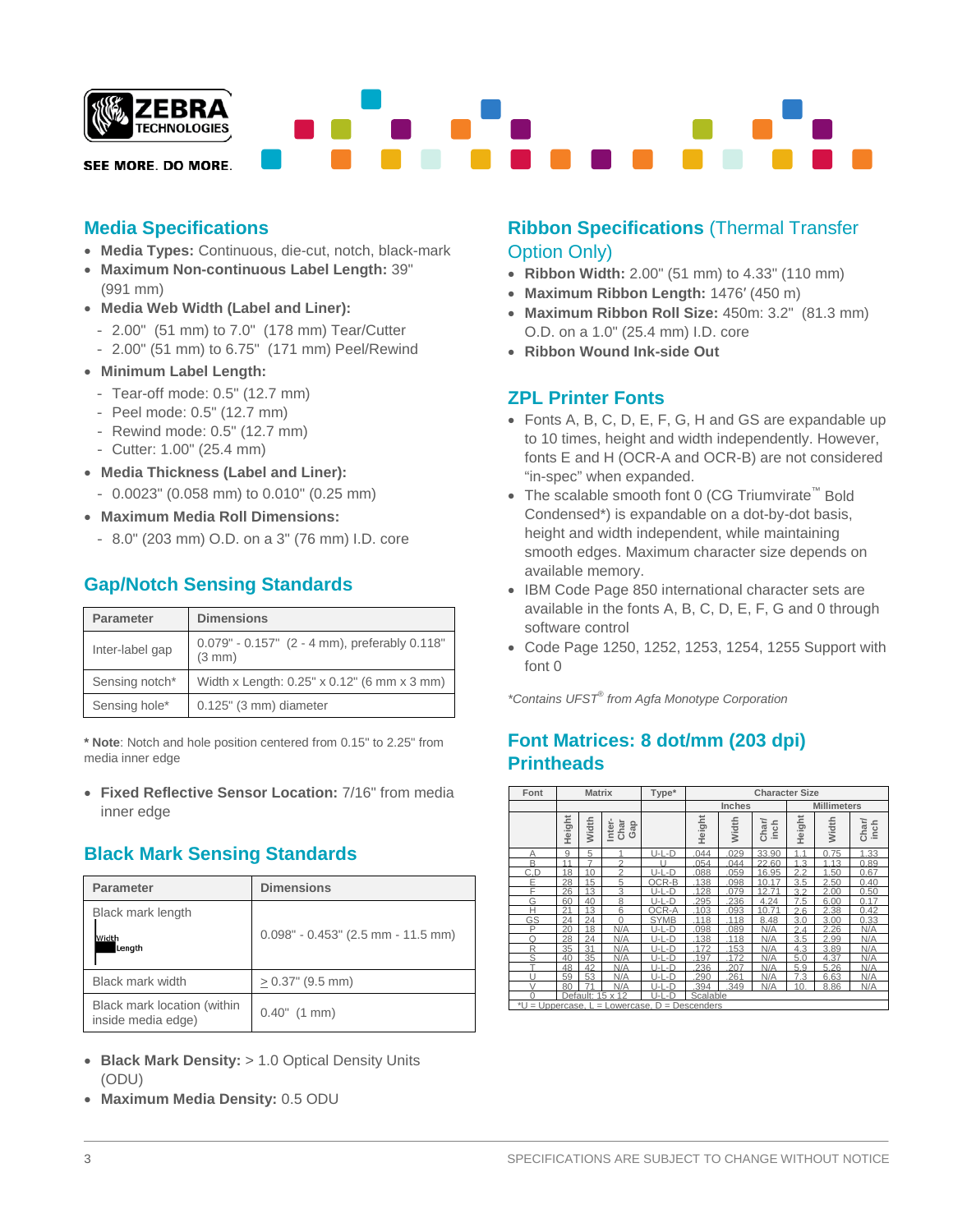

# **Font Matrices: 12 dot/mm (300 dpi) Printheads**

| Font                                                  | <b>Matrix</b> |                  |                     | Type*                | <b>Character Size</b> |       |              |                    |                |                            |
|-------------------------------------------------------|---------------|------------------|---------------------|----------------------|-----------------------|-------|--------------|--------------------|----------------|----------------------------|
|                                                       |               |                  |                     |                      | <b>Inches</b>         |       |              | <b>Millimeters</b> |                |                            |
|                                                       | Height        | Width            | Char<br>Gap<br>mter |                      | Height                | Width | Charl<br>nch | Height             | Width          | Char/<br>inch              |
| А                                                     | 9             | 5                | 1                   | U-L-D                | 030                   | 020   | 50.00        | 07                 | 0.5            | .9                         |
| B                                                     | 11            | 7                | $\mathfrak{D}$      |                      | 037                   | 030   | 33.33        | 0.9                | 07             | .3<br>1                    |
| C.D                                                   | 18            | 10               | $\overline{2}$      | 11-1 -D              | 060                   | 040   | 25.00        | 1.5                | 1 <sub>0</sub> | 0.9                        |
| E                                                     | 41            | 20               | 6                   | OCR-B                | .137                  | .087  | 11.54        | 3.4                | 2.2            | 0.4                        |
| F                                                     | 26            | 13               | 3                   | $\text{-}\mathsf{D}$ | 087                   | 053   | 18.75        | 22                 | 1.3            | 7<br>$\cap$                |
| G                                                     | 60            | 40               | 8                   | U-L-D                | 200                   | 160   | 6.25         | 5.0                | 4.0            | $\mathcal{P}$<br>0         |
| Н                                                     | 30            | 19               | 9                   | OCR-A                | 100                   | 093   | 71<br>10.    | 25                 | 23             | 04                         |
| GS                                                    | 24            | 24               | $\Omega$            | <b>SYMBO</b>         | 080                   | 080   | 12.50        | 2.0                | 2.0            | $\Omega$<br>$\overline{A}$ |
| P                                                     | 20            | 18               | N/A                 | -D<br>1 I-I          | 098                   | 089   | N/A          | 2.4                | 2.2            | N/A                        |
| Ω                                                     | 28            | 24               | N/A                 | 11-1 -D              | 138                   | 118   | N/A          | 3.5                | 2.9            | N/A                        |
| R                                                     | 35            | 31               | N/A                 | U-L-D                | 172                   | .153  | N/A          | 4.3                | 3.8            | N/A                        |
| S.                                                    | 40            | 35               | N/A                 | 11-1 -D              | 197                   | 172   | N/A          | 5.0                | 4.3            | N/A                        |
|                                                       | 48            | 42               | N/A                 | 11-1 -D              | 236                   | 207   | N/A          | 5.9                | 5.2            | N/A                        |
|                                                       | 59            | 53               | N/A                 | -D<br>1 I-I          | 290                   | 261   | N/A          | 73                 | 6.6            | N/A                        |
| $\vee$                                                | 80            | 71               | N/A                 | U-L-D                | .394                  | .349  | N/A          | 10.                | 8.8            | N/A                        |
|                                                       |               | Default: 15 x 12 |                     | $-D$<br>l I-I        | Scalable              |       |              |                    |                |                            |
| *U = Uppercase.<br>$D =$ Descenders<br>$=$ Lowercase. |               |                  |                     |                      |                       |       |              |                    |                |                            |

# **ZPL Barcode Symbologies & Specifications**

- Barcode modulus "X" dimension:
- Picket fence (non-rotated) orientation:
	- $203$  dpi = 4.9 mil to 49 mil
	- $\approx$  300 dpi = 3.3 mil to 33 mil
- Ladder (rotated) orientation:
	- $\approx$  203 dpi = 4.9 mil to 49 mil
	- $\approx$  300 dpi = 3.9 mil to 39 mil
- Barcode Ratios 2:1, 7:3, 5:2 and 3:1
- Linear Barcodes: Code 11, Code 39, Code 93, Code 128 with subsets A/B/C and UCC Case Codes, ISBT-128, UPC-A, UPC-E, EAN-8, EAN-13, UPC and EAN 2 or 5-digit extensions, Plessey, Postnet, Standard 2-of-5, Industrial 2-of-5, Interleaved 2-of-5, Logmars, MSI, Codabar and Planet Code
- 2-Dimensional Barcodes: Codablock, PDF417, Code 49, Data Matrix, MaxiCode, QR Code, TLC 39, MicroPDF, RSS-14 (and composite), Aztec

# **Zebra Programming Language (ZPL/ZPL II**®**)**

- Communicates in printable ASCII characters
- Unicode™-compliant
- Compatible with mainframe, mini and PC hosts
- Downloadable objects include graphics, scalable and bitmap fonts, label templates and formats
- Adjustable print cache
- Data compression
- Automatic memory allocation for format while printing
- Automatic serialization of fields
- Format inversion (white on black)
- Mirror-image printing
- Four-position field rotation (0º, 90º, 180º, 270º)
- Slew command
- Programmable label quantities with print, pause, cut control
- Status messages to host upon request

# **Eltron Programming Language (EPL2™)** (Available on 203 dpi only)

- Compatible with mainframe, mini, and PC hosts
- Four-position field rotation (0º, 90º, 180º, 270º)
- Variable field support (00 to 99)
- Counter support (up to 10)
- Variable field addition and subtraction
- Status reporting
- Form storage
- Metered print odometer

### **Electrical Specifications**

- **Power Supply:** Auto-detectable (PFC Compliant) 100- 240VAC, 50-60Hz, rated at 100 Watts
- **ENERGY STAR** qualified
- **Agency Approvals:** IEC 60950, EN 55022 Class B, EN 55024, EN 61000-3-2, EN 61000-3-3
- **Product Markings:** cTUVus, CE Marking, FCC-B, ICES-003, VCCI, C-Tick, NOM, S-Mark (Arg), CCC, CU, BSMI, KCC, SABS, IN-Metro

# **Physical Specifications**

| <b>Parameter</b> | <b>ZT420</b>       |
|------------------|--------------------|
| Height           | 12.75" (324 mm)    |
| Width            | 13.25" (336.55 mm) |
| Depth            | 19.50" (495 mm)    |
| Weight           | 40 lb (18.14 kg)   |
| Shipping Weight  | 45 lb (20.41 kg)   |